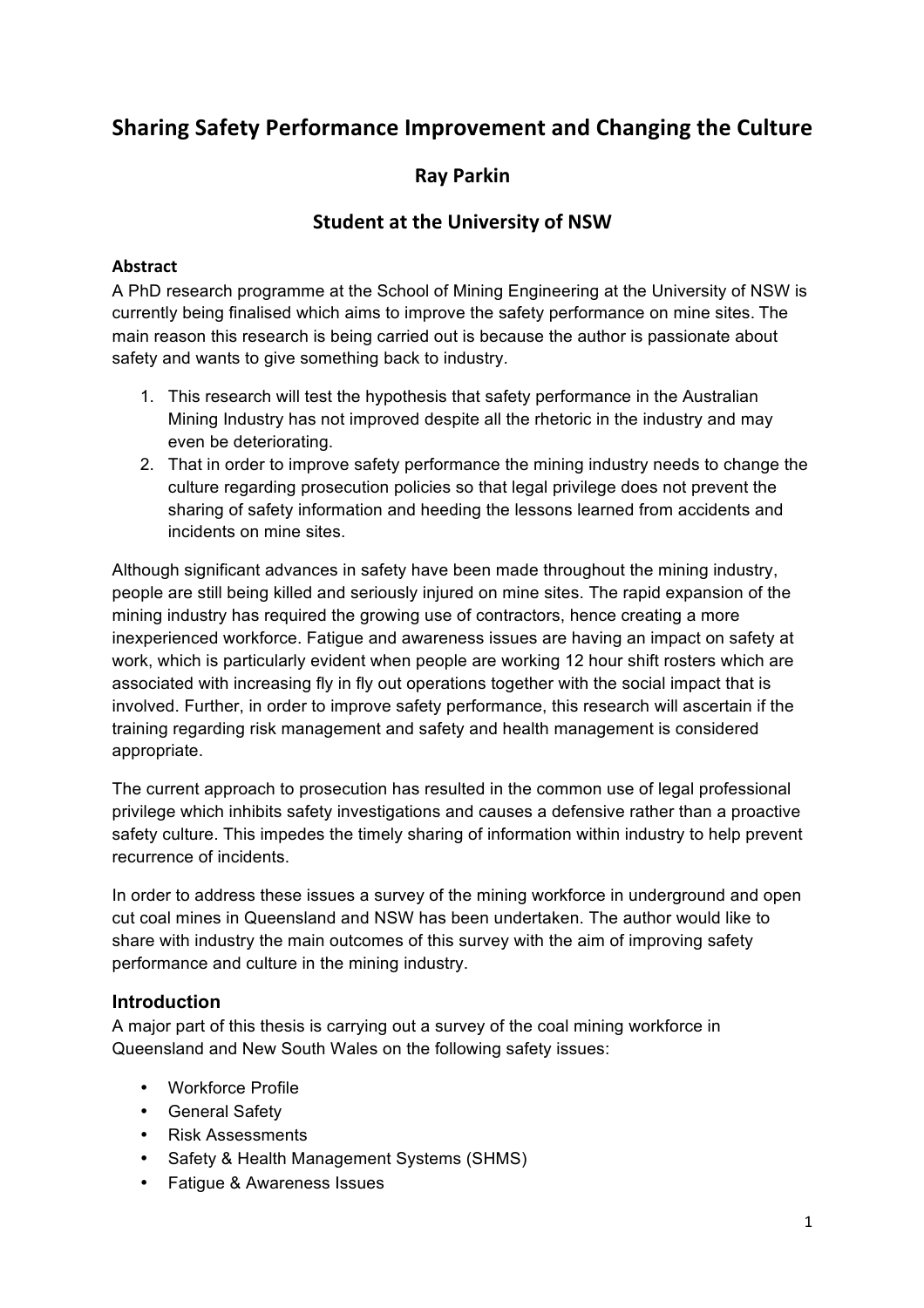- Prosecution Policies
- Fly In Fly Out (FIFO) Operations

The above list is larger than the original due to comments from CEOs, Industry, regulators and unions. The survey has been supported by the CEOs of Peabody, Jellinbah, Queensland Mines Rescue Service, NSW Rescue Service and the CFMEU. The initial plan was to ask all the CEOs in Qld through the QRC; however the survey would have been too big for one person to finance, since no financial support for this research is available. Currently just under 1200 responses to the questionnaire from 37 mines in Qld and NSW are being analysed. There are 56 questions on the above mentioned issues.

It can be observed in Table 1 the working roles of the survey respondents

| <b>Table 1: Working Roles of Survey Respondents</b> |  |  |  |  |  |
|-----------------------------------------------------|--|--|--|--|--|
|-----------------------------------------------------|--|--|--|--|--|

| <b>Supervisors</b> | Officials<br>Statutory | Mineworkers | <b>Others</b> |
|--------------------|------------------------|-------------|---------------|
| 7%                 | 7%                     | 83%         | 3%            |

#### **Current Trends in Safety Performance**

The number of fatalities, serious bodily injuries and high potential injuries in Australian mines is unsatisfactory according to community standards. People are still being killed and there is little evidence of a sustained improvement trend over the last decade particularly regarding fatalities. Although the LTIFR is now plateauing, the fluctuating annual fatality numbers continue to cause concern. In fact the 18 fatalities recorded in 2008-09 are higher than the preceding eight-year average of 11 Figure 1.

The FIFR rate of 0.05 is higher than the 0.03 recorded 7 years ago in 2001-02 Figure 2. One example of the rhetoric regarding safety performance is illustrated by the QRC (2010) when they said that the Qld mining industry reported its best ever safety performance on record when in fact there were four mining related fatalities during the financial year under review 2008-09. How can the Qld mining industry have the best safety performance on record if four fatalities have occurred?





 **Figure 1: Australian Minerals Industry Figure 2: Fatal Injury Frequency Rate (FIFR) Fatalities 1997-98 to 2008-09 Australian Minerals Industry 1997-98/ 2008-09**

It is a sad reflection on the individuals responsible for discontinuing the Minerals Industry Safety Performance Report after 2008-09, because we no longer have the combined FIFR information for the minerals industry and hence we do not have the ability to use the information for safety bench marking purposes, which is a huge loss to the Industry.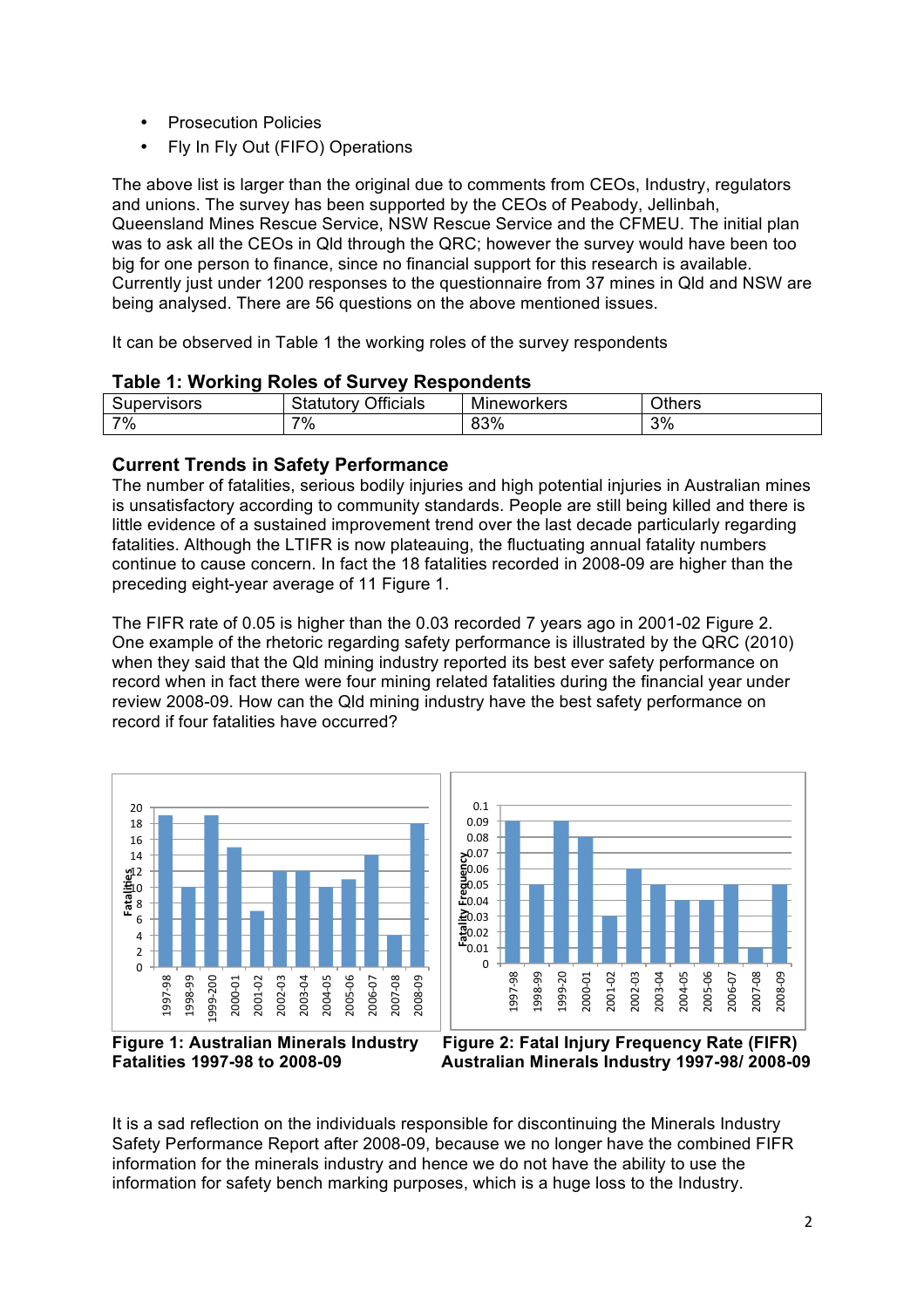What is not measured cannot be controlled and could be reviewed as a management risk.

It may be observed in Figure 3 that the fatalities in the minerals sector have ranged from 7 fatalities in 2001-02 to 16 fatalities in 2013-14 which is a 44% increase. There is no consistent trend from year to year. The fluctuating nature of fatalities recorded in the minerals industry suggests that the industry is still coming to terms with the number of fatalities being recorded and how to deal with them. According to the QRC media release in August 2015, the resource sector fatalities in Queensland in 2014-15 were the highest for 20 years. In discussion with the safety hierarchy in the Australian mining industry they have stated to the author that they have their fingers crossed in the hope that they do not sustain a fatality, in other words the industry is having difficulties in preventing the occurrence of fatalities.



### **Figure 3: Fatalities in the Minerals Industry from 2000-02 to 2013-14**

(This information was sourced from the Mineral Industry Safety Performance Reports 2014)

### **Impact of Fly – In Fly Out (FIFO) / Drive - In Drive Out (DIDO) Work Practices in the Mining Industry**

Today FIFO has become a common work practice in regional Australia, especially for new mining and resource developments located in in remote locations. Queensland and Western Australia are the two major mining states where a substantial proportion of their operations are carried out with FIFO work practices. Recent studies have indicated that the magnitude of the FIFO workforce has become very substantial and is expected to increase further (Morris 2012). Table 2 provides a snapshot of FIFO growth trends in Queensland and Western Australia.

### **Table 2 FIFO growth trends in Queensland and Western Australia**

Region Percentage of employees on FIFO rosters 

|                                      | 2011 | 2015 |
|--------------------------------------|------|------|
| WA mining sector                     | 52%  | 57%  |
| <b>Qld Bowen Basin mining sector</b> | 46%  | 54%  |

WA information sourced from (CMEWA 2011). Qld information sourced from (KPMG 2011).

The rapid expansion of FIFO work arrangements especially in recent years has raised many concerns particularly in mining based communities throughout Australia. Amongst the adverse effects suggested in the literature are: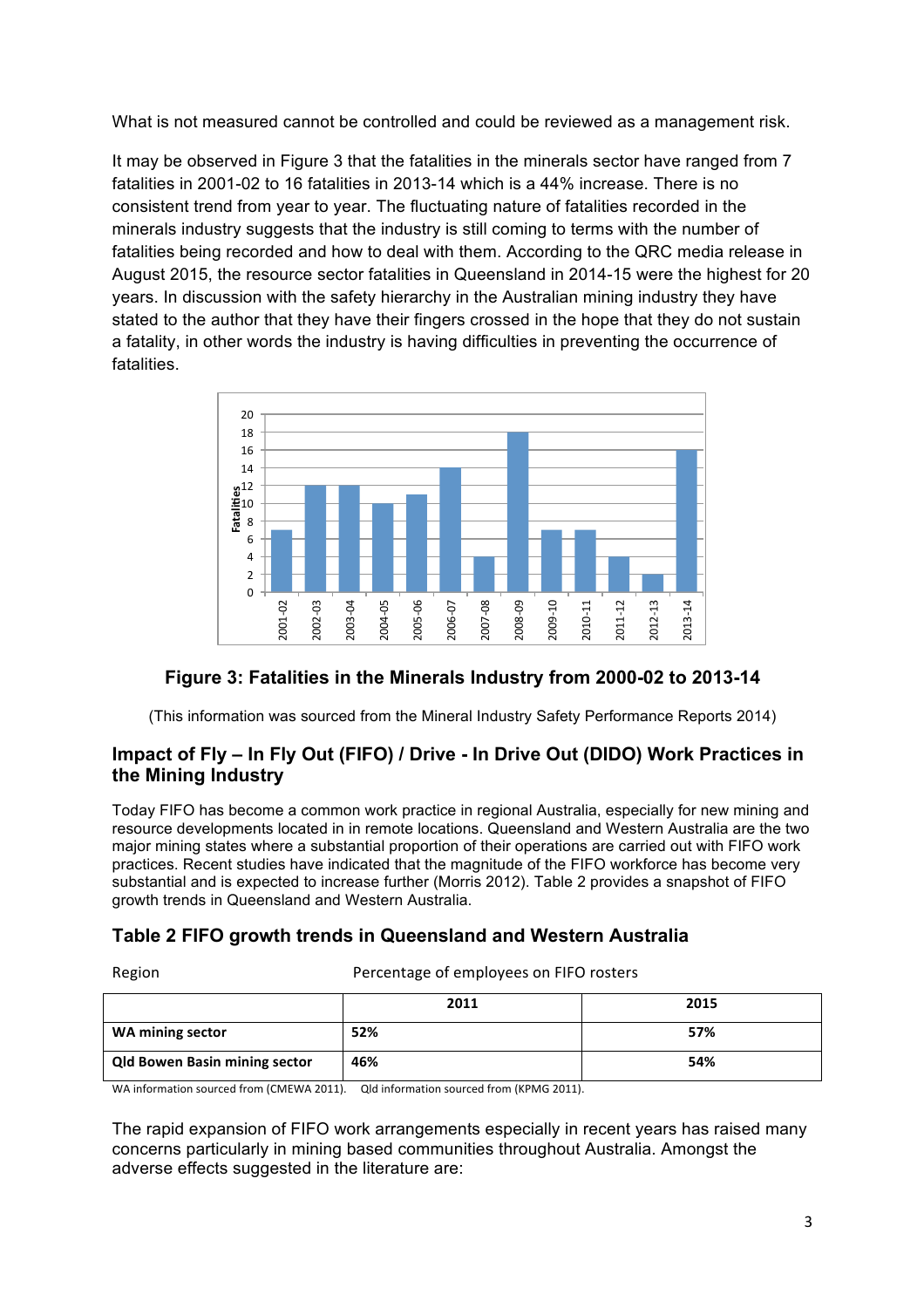- Increased stress levels and poor health including depression, binge drinking, recreational drug use and obesity
- Poor quality relationships leading to increased break-ups and divorce<br>• Family disruption and stress
- Family disruption and stress
- Reduced social and community interaction by FIFO workers<br>• Reduced socialisation by partners and
- Reduced socialisation by partners and
- Feelings of loneliness and isolation.

Overseas research has supported the view that FIFO workers are more likely to experience health issues compared with daily commute employees (Morris 2012). It appears that that work roster patterns and the availability of support networks for employees and their families are two key factors that play an important role in determining the extent that potentially negative effects of FIFO work practices are experienced at the worker partner and family level.

#### **Questionnaire Survey Results**

Due to the size constraints of this presentation, only the questions which reflect the main outcomes of this survey have been analysed.

### **1. Years of Experience in the Industry**

The survey results reflect some of the inherent problems in the mining industry today and that there is a lack of experienced personnel. It may be observed in Figure 4 that 28% of the workforce have only 0-5 years' experience in the industry and 33% have 5-10 years which reflects a relatively young workforce and consequently one with little experience. Only 23% of the workforce has between 10 and 20 years' experience. If 61% of the workforce has less than 10years experience. That means that 3/5 of employees are experiencing their first industry downturn which has implications for safety management at this time. It is the Department of Natural Resources and Mines (DNRM) (2013) contention;

*"that safety standards are slowly eroding due to persons being appointed who do not adequately comprehend the task at hand. A process cannot be managed effectively without comprehending the process. This is being demonstrated, not only in the increasing number of concerning incidents, but also in the declining safety standards and reduced productivity being observed. People are being promoted to supervisor level and above who do not understand legislative requirements, hazard identification or the risk management process. The Queensland Mines Inspectorate, continually through investigations or audits, uncover a poor basic understanding of the processes these people are required to be managing or supervising.*

According to DNRM (2013) the Queensland Mines Inspectorate has found and continues to find persons being appointed to positions who do not meet the competency standards required by the respective acts. Further evidence suggests that the standard of competency training and assessment provided by some registered training organisations is highly questionable.

If people with insufficient experience are being appointed to senior positions in the management structure on mine sites and are not able to meet the competency standards required, then this poses a serious problem which must be addressed with some urgency if the safety performance is to improve in the industry.

The above statement supports the author's hypothesis that safety performance is not improving in the mining industry.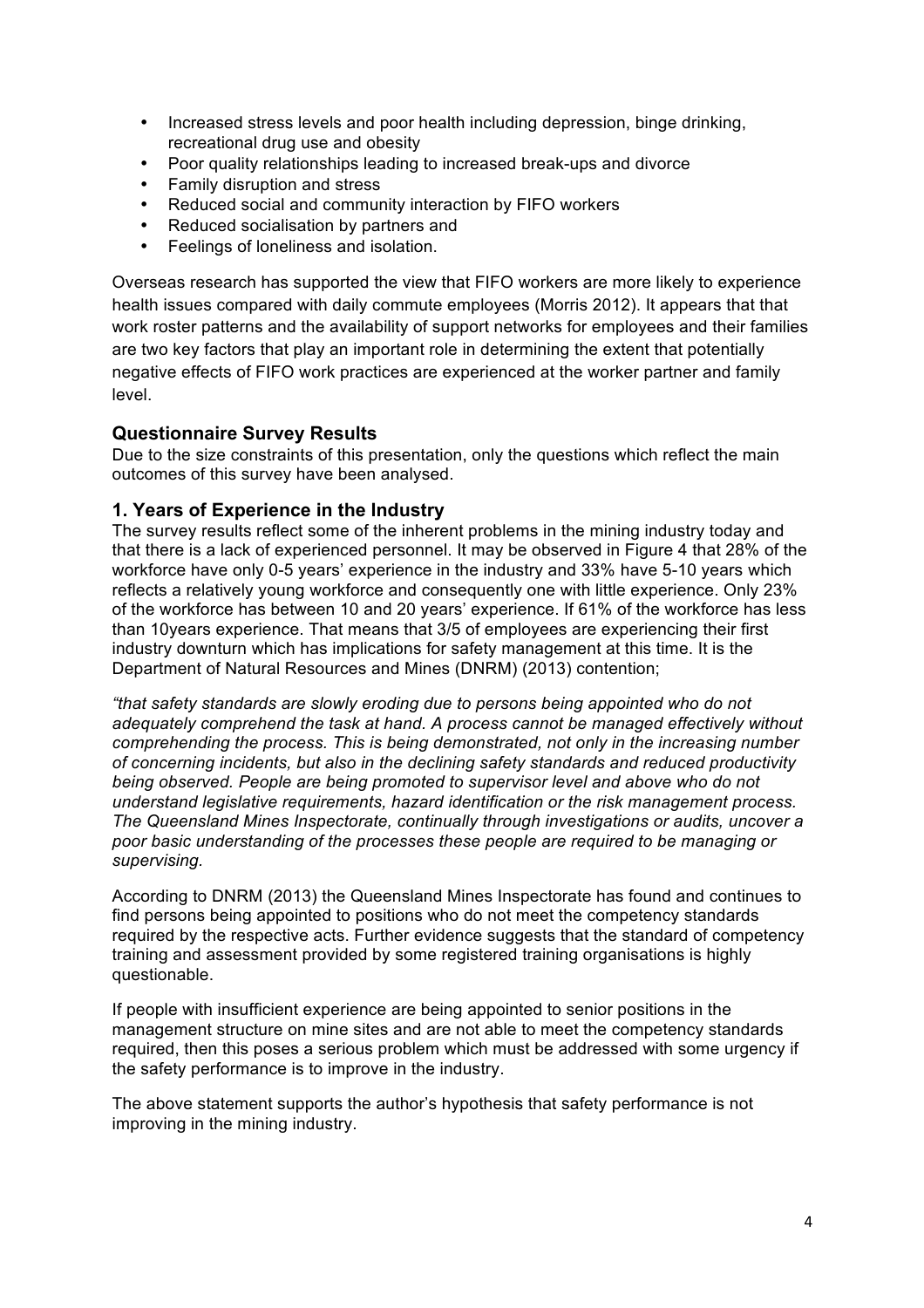

 **Figure 4: Years of Experience in the Industry**

### **2. The Main Causes of Accidents and Incidents is a poor Safety Culture**

It can be observed from Figure 5 that 48% of survey respondents disagreed or strongly disagreed that the main cause of accidents and incidents is a poor safety culture while 33% agreed or strongly agreed and 17% were not sure. The industry has agreed that if safety performance is going to improve it needs to change the safety culture and implement programmes that achieve the objective of changing attitudes and behaviour of the workforce on mine sites. Reason (1997) contends that 'commitment, competence and cognisance' fuel the safety engine.

*"High levels of commitment are relatively rare and hard to sustain. This is why the organisation's safety culture is so important. Top management come and go. More organisational leaders are appointed to revive sagging commercial fortunes than to improve indifferent safety records. A good safety culture, on the other hand is something that endures beyond these palace revolutions and so provides the necessary driving force irrespective of the inclinations of the latest CEO".* 

It is therefore a poor reflection on industry if nearly half the workforce does not understand that workforce culture plays a very important part in accidents and incidents on mine sites especially since according to Research Solutions Survey (2011). 82% of Managers rated their industries performance to be a proactive, consultative safety culture.



### **Figure 5: The Main Causes of Accidents and Incidents is a Poor Safety Culture**

### **3. Management Influences Affect the Outcome of my Risk Assessments**

It may be observed in Figure 6 that of the surveyed workforce 53% agreed or strongly agreed that management influences affect the outcome of their risk assessments whilst 23% disagreed and 23% were not sure. One half of the workforce that was surveyed agreed that management influences affect the outcome of the risk assessment, which means that the risk assessment methodology is manipulated in order to achieve a desired result. This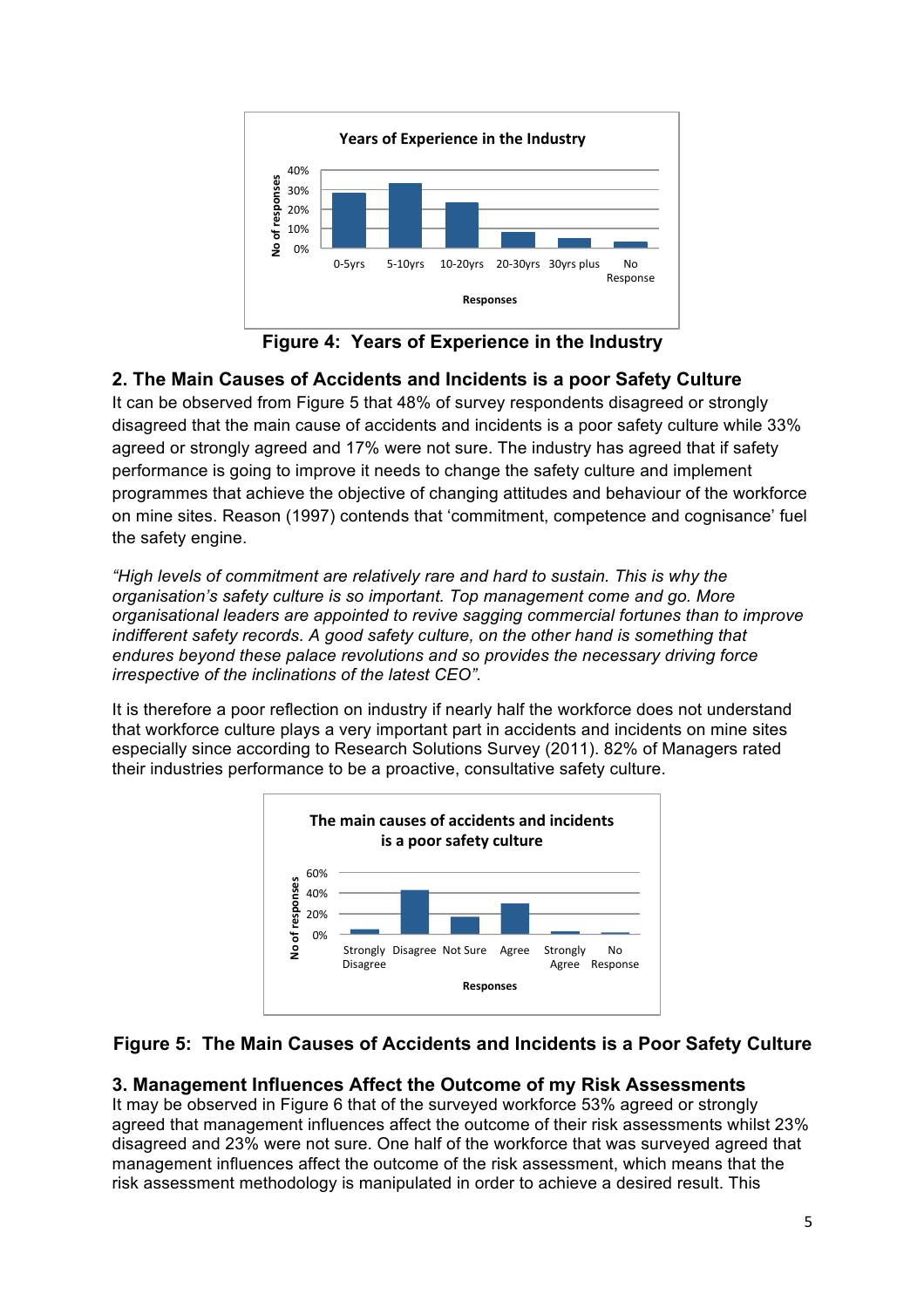situation goes against the principle that risk assessments should be conducted where all parties involved contribute in an unbiased manner in order to achieve a result which is truly representative of the parties involved with the risk assessment. This is also one of the reasons why unions have expressed negative views regarding risk based legislation in favour of prescriptive legislation and also suggests that is one of the reasons for the reintroduction of statutory certification for some existing critical safety positions in Queensland mining legislation (DNRM 2013).

*According to Cliff (2011) "there are some concerns within the mining industry that risk management is not being properly or rigorously applied. Like many mature processes there is a risk of increasing complacency. There are examples where risk assessments appear to be done to reach an outcome and to avoid more work rather than control a risk. Some people seem to be doing Job Safety Analyses to meet quotas rather than to improve safety".*

*According to Pitzer (2009) "We create a myriad of rules and procedures that are supposed to defend us and create controls in the workplace and while it is largely successful, it eventually becomes a complexity of its own. Layer upon layer of risk controls actually creates behavioural responses that expose the organisation in unpredictable ways".*



### **Figure 6: Management Influences Affect the Outcome of my Risk Assessments**

### **4. More Time should be allowed for Training in the SHMS**

It can be observed from Figure 7 that 70% of survey respondents agreed or strongly agreed that more time should be allowed for training in the SHMS whilst 10% disagreed and 17% were not sure. Due to the complexity of the SHMS the main challenge is how it is communicated and implemented for all to comprehend and comply with, especially those that move from site to site on a regular basis. This is another reason why the unions want more training and this fact has been substantiated by the results of this survey.



**Figure 7: More Time should be allowed for Training in the SHMS**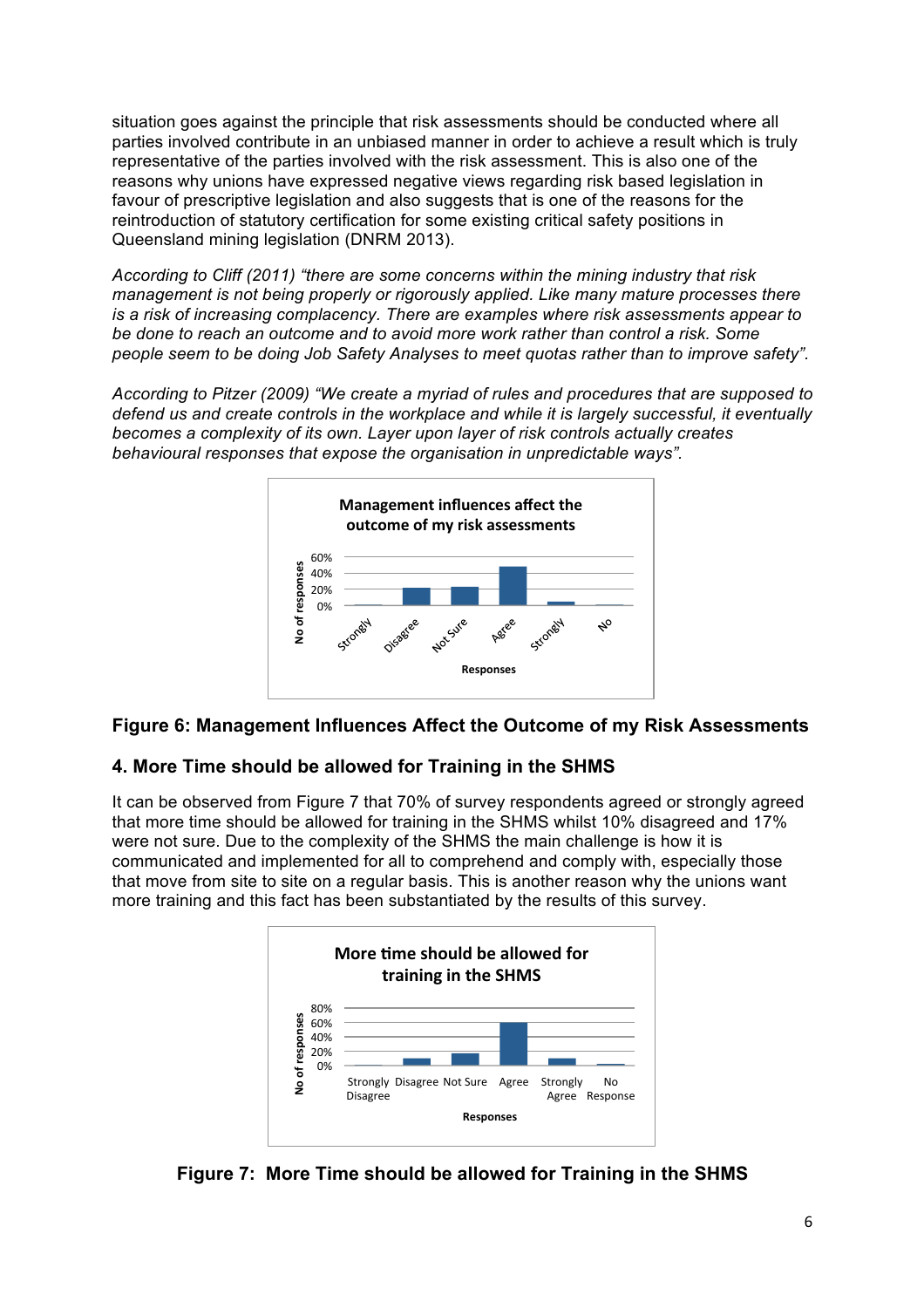### **5. My Concentration is Reduced when Working 12 Hour Night Shift Rosters**

In Figure 8 it can be observed that 43% of survey respondents agreed or strongly agreed that their concentration is reduced when working 12 hour night shift rosters whilst 39% disagreed or strongly disagreed. If nearly half the workforce believes that 12 hour night shift rosters reduce concentration then this presents a substantial safety problem for the industry particularly in the underground sector and poses the question of how can workers operate machinery with reduced concentration especially on night shift. This would suggest that concentration is reduced when working 12 hour night shifts, which is a concern for safety improvement. 



### **Figure 8: My Concentration is reduced when Working 12 Hour Shift Rosters**

### **6. Accident Investigation would be best conducted by Mine Management and the Site Safety and Health Representative and not Legal People**

In Figure 9 it can be seen that 66% of survey respondents agreed or strongly agreed that accident investigation would best be conducted by Mine Management and the Site Safety and Health representative and not legal people whilst only 11% disagreed. Again this supports the view that mine workers do not want legal people involved because of legal privilege and the issues of sharing and learning information from accidents which will be discussed later.



**Figure 9: Accident Investigation would best be conducted by Mine Management and the Site Safety & Health Representative, not Legal People**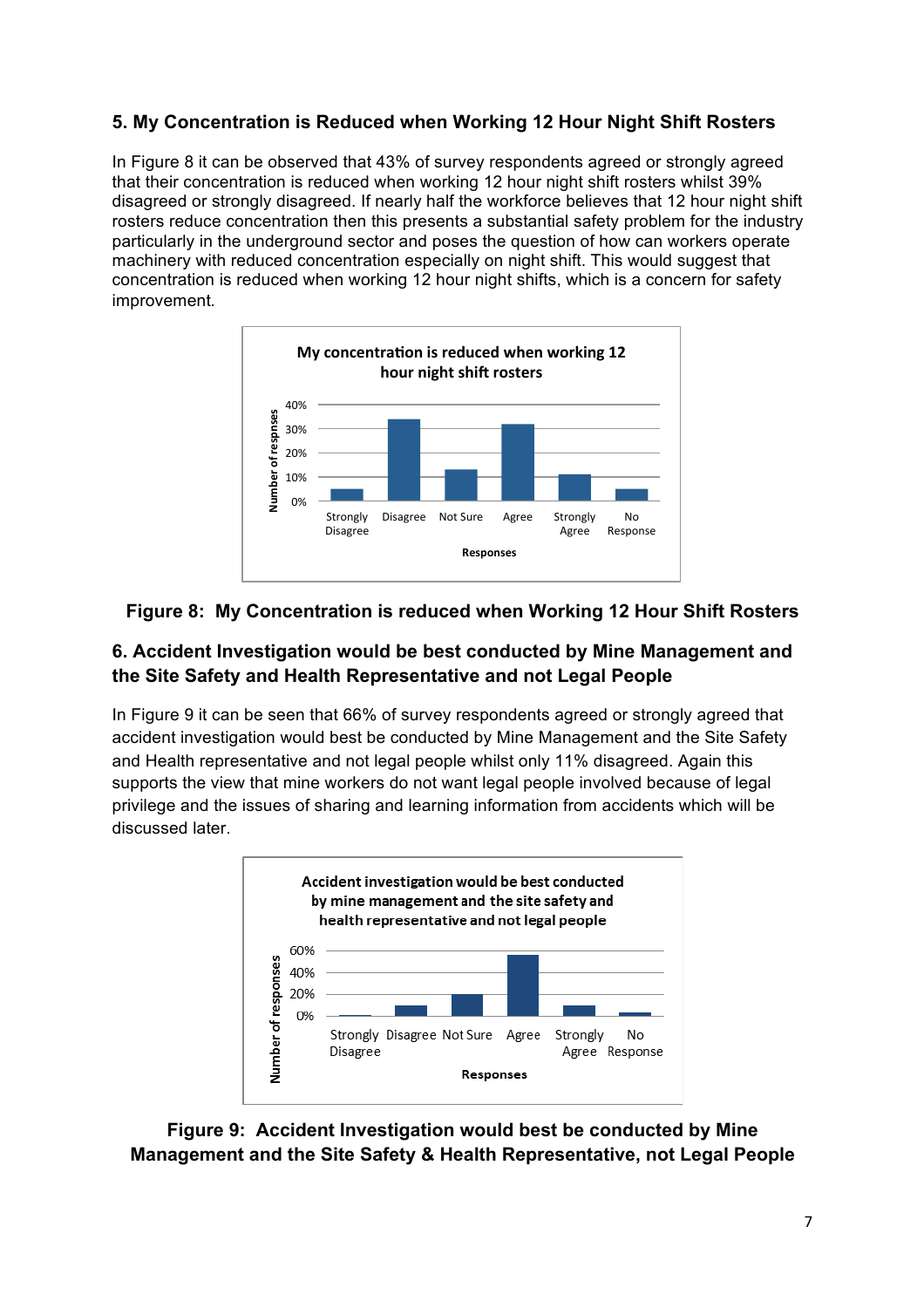### **7. Legal People's Involvement Affects the Open Provision of Facts Concerning an Accident or Incident**

In Figure 10 it can be seen that 39% of survey respondents agreed or strongly agreed that legal people's involvement affects the open provision of facts concerning an accident or incident whilst only 11% disagreed and 44% were not sure which reinforces the fact legal privilege is a detriment to the open provision of all the facts relating to an accident or incident in order to learn the lession's. The not sure category would indicate the lack of education and knowledge in the industry regarding legal people's involvement.



### **Figure 10: Legal People's Involvement Affects the Open Provision of Facts Concerning an Accident or Incident**

### **8. Prosecution Policies should only be used as a Last Resort when Wilful and Reckless Disregard for Safety is the Case**

In Figure 11 it can be observed that 54% of survey respondents agreed or strongly agreed that prosecution policies should only be used as a last resort when wilful and reckless disregard for safety is the case whilst 19% disagreed and 24% were not sure. The industry needs to take note of this result which indicates that the current prosecution policies need to be changed such as to allow all accident and incident information to flow freely and be able to share the lessons learned which will have huge benefits for safety improvement in the industry and supports the authors hypothesis.

Regarding the need for prosecutions it would make eminent good sense to adopt the "Robens Report" recommendations which essentially state that those who act "wilfully and recklessly" should be prosecuted. In regard to offences involving recklessness being treated as a criminal offence it is interesting to note the following comment contained in the Robens Report: "*We recommend that criminal proceedings should, as a matter of policy, be instituted only for infringement of a type where the imposition of exemplary punishment would be generally expected and supported by the public. We mean by this, offences of flagrant, wilful or reckless nature which either have or could have resulted in serious injury"* (Robens 1972).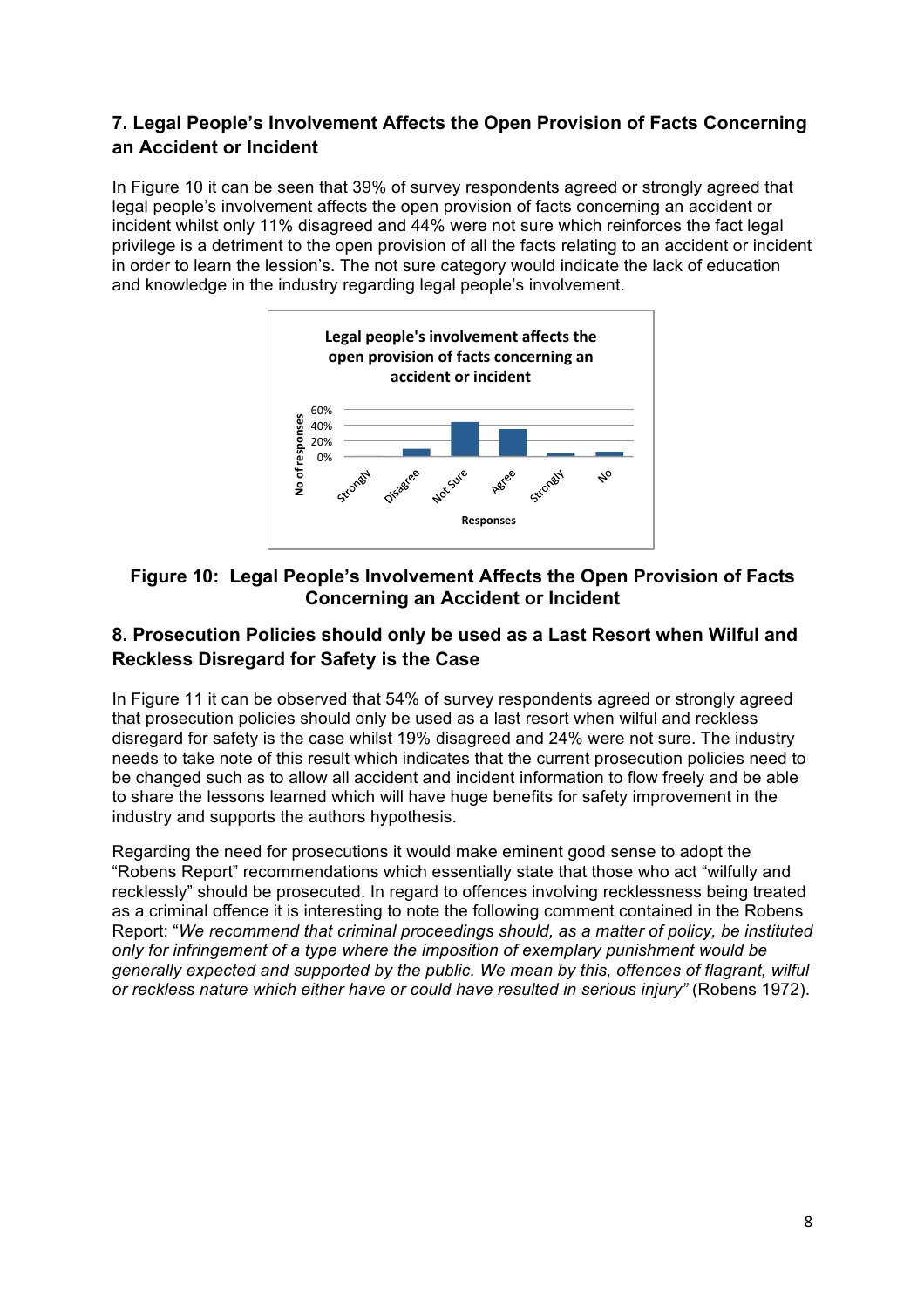

### **Figure 11: Prosecution Policies should only be used as a Last Resort when Wilful and Reckless Disregard for Safety is the Case**

The NSW Mineral Council has argued that prosecution is counterproductive, inhibits thorough safety investigation, which stimulates a defensive rather than a proactive safety culture.

*"The automatic prosecution policies are now impacting negatively on the objective of reaching zero harm"* (Galvin 2006).

The reasons for this are as follows

- The lessons from serious incidents and accidents are not being used to prevent a recurrence of the incident or accident until many years after, because of legal privilege and the other considerations related to the pending charges. It creates a climate of distrust between the parties, which is in complete opposition to finding out what happened, why did it happen and what can be done to prevent a recurrence.
- This policy does not encourage near miss reporting simply because the findings could be used against the company in possible future prosecutions.
- Since recent prosecutions have not only targeted the companies concerned but individual duty holders it has become a major disincentive for young people to consider a management role in the mining industry particularly in NSW.
- It moves away from the no blame culture, which the industry must have if the safety of the mining industry is to continually improve.

This attitude promotes a defensive culture where the respective parties are encouraged to seek client privilege. To understand what "Client legal privilege" means in terms of finding out the facts regarding an incident or accident the following statement explains the situation:

*"Documents produced for the purpose of obtaining legal advice or in the anticipation of possible prosecution may be subject to client legal privilege. This means there is a basis to say those documents do not need to be produced to the inspector or to a court or a tribunal*" (Humphrys, 2001)

Companies are advised by the legal profession to be very careful about generating reports about the incident or accident. Employees are encouraged not to write written documents in relation to accidents without the prior approval of the manager, because they may be damaging to the company's legal position and the legal position of its directors, managers and employees. The prosecuting authority must prove its case beyond reasonable doubt. It is not for any company or individual facing prosecution to help prove the case against them. It is the inspector's responsibility to carry out the investigation. Some companies will volunteer all relevant information and provide the inspector all the information the company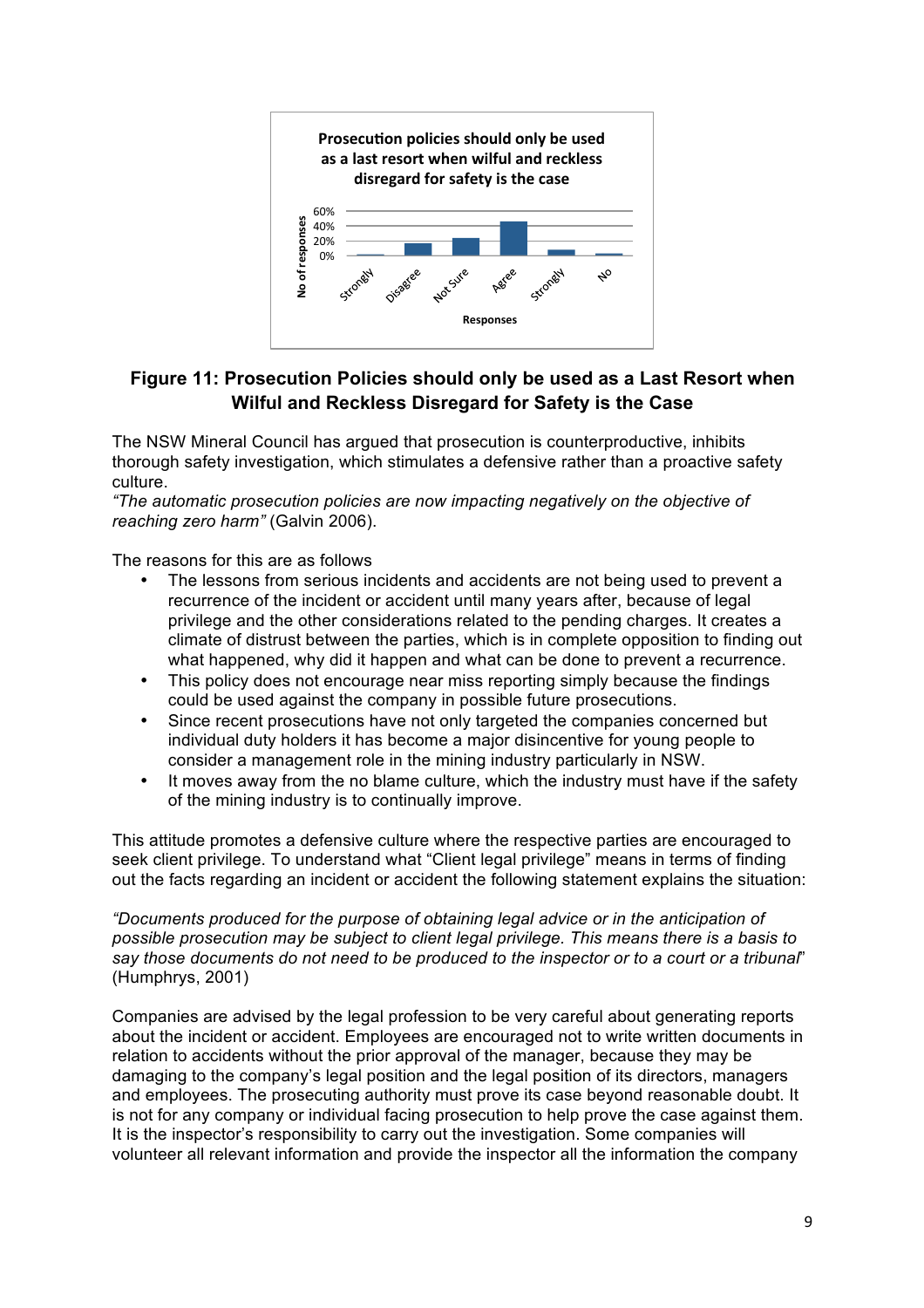has in its possession. Other companies may not wish to co-operate at all. In Queensland more and more companies ensure proper communication and co-operation with an inspector

### **9. FIFO Operations Causes Family Disruptions and Stress**

In Figure 12 it can be observed that 45% of survey respondents agreed that FIFO operations cause family disruptions and stress whilst 34% disagreed or strongly disagreed and 19% were not sure.

A parliamentary committee has been told that FIFO is destroying towns in Central Queensland and that marriage breakdowns and struggling businesses in a once-thriving community features heavily in submissions to the Government. Many of the submissions have been made by mineworkers and most say that FIFO arrangements are discriminatory as they prevent locals from gaining employment and " the FIFO workforce arrangements need to cease or it will single handily destroy local businesses and townships" reported in the Australian (2015). An ABC 7.30 report on the 19<sup>th</sup> August 2014 stated that there were nine deaths in the last year due to suicides in the minerals industry from FIFO in Western Australian operations.



**Figure 12: FIFO Operations Cause Family Disruptions and Stress** 

### Discussion

The minerals industry has made some significant improvements in safety performance over the last decade, and although the LTIFR has plateaued people are still being killed and there is little evidence of a sustained improvement in the fluctuating annual fatalities. These fatalities have ranged from 7 in 2001-02 to 16 fatalities in 2013-14 which is a 44% increase and would suggest that the industry is still coming to terms with how to prevent these fatalities.

According to Andrew Vickers (2015) miners will attend Rio Tinto's AGM to confront the company over the casualization of coal mining jobs and its dangerous impact on mine safety. The CFMEU have indicated that contract workers represent 35 to 40% of the workforce in the Hunter valley mines and that in Rio Tinto's mines in NSW & Qld permanent job are steadily declining. "This is a bad outcome for workers, who have little job security and don't enjoy the same pay and conditions as permanent employees. It is the authors contention that;

#### **JOB INSECURITY = SAFETY VULNERABILITY**

The survey results reflect some of the inherent problems in the mining industry today and that there is a lack of experienced personnel. It is the Department of Natural Resources and Mines (DNRM) (2013) contention: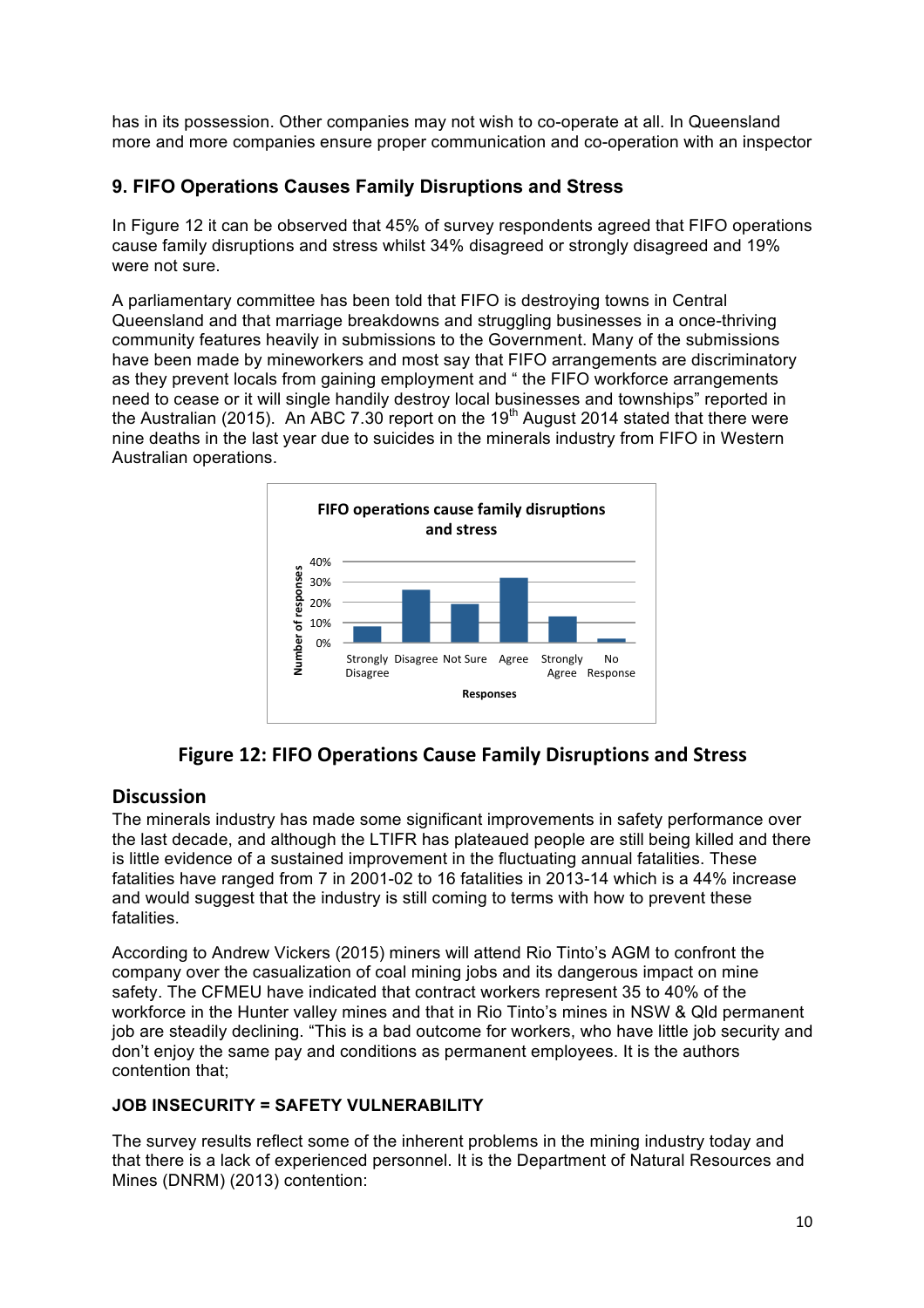*"that safety standards are slowly eroding due to persons being appointed who do not adequately comprehend the task at hand."* The Queensland Mines Inspectorate has found and continues to find persons being appointed to positions who do not meet the competency standards required by the respective acts. Further evidence suggests that the standard of competency training and assessment provided by some registered training organisations is highly questionable.

It has been demonstrated that if nearly half the workforce does not understand that workforce culture plays an important part in accidents and incidents, then it is a poor refection on the industry in terms of safety improvement.

It has been shown that 50% of the surveyed workforce believes that management influences affect the outcomes of risk assessments. This situation goes against the principle that risk assessments should be conducted where all parties involved contribute in an unbiased manner in order to achieve a result which is truly representative of the parties involved with the risk assessment.

Over 70% of survey respondents agreed that more time should be allowed for training of the SHMS. The main challenge for any SHMS is how it is communicated and implemented for all to comprehend and comply with, especially those 'who' move from site to site on a regular basis. This is another reason why the unions want more training and this fact has been substantiated by the results of this survey.

If nearly half the workforce believes that 12 hour night shift rosters reduce concentration then this presents a substantial safety problem for the industry particularly in the underground sector and poses the question of how can workers operate machinery safely with reduced concentration especially on night shift.

It has been shown that 66% of survey respondents agreed that accident investigation would best be conducted by Mine Management and the Site Safety and Health representative and not legal people whilst only 11% disagreed. Again this supports the view that mine workers do not want legal people involved because of legal privilege and the issues of sharing and learning information from accidents as previously discussed.

39% of survey respondents agreed that legal people's involvement affects the open provision of facts concerning an accident or incident which reinforces the fact that legal privilege is a detriment to the open provision of all the facts relating to an accident or incident in order to learn the lessons.

54% of survey respondents agreed that prosecution policies should only be used as a last resort when wilful and reckless disregard for safety is the case. The industry needs to take note of this result which indicates that the current prosecution policies need to be changed such as to allow all accident and incident information to flow freely and be able to share the lessons learned which will have huge benefits for safety improvement in the industry and supports the authors hypothesis.

45% of survey respondents agreed that FIFO operations cause family disruptions and stress. According to the Australian Medical Association (2015) *"the policy of compulsory FIFO is detrimental to the physical and mental wellbeing of miners and their families".* 

#### 1. **Recommendations**

That the prosecution culture is changed such that prosecution should only be used as a last resort when wilful and reckless disregard for safety is the case. The industry should consider a system similar to the Wardens Court of Inquiry where there is no